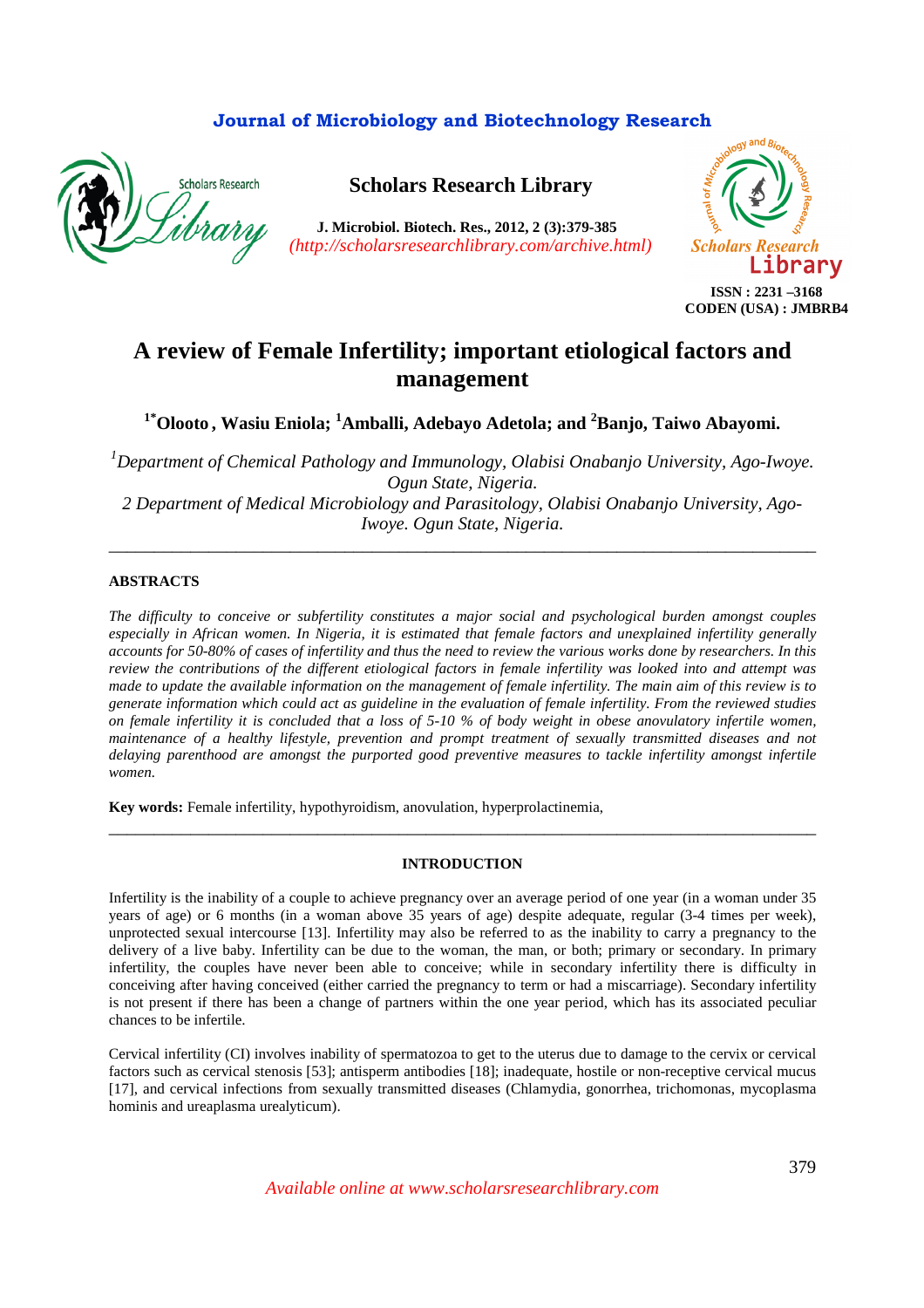#### **Epidemiology**

Infertility is a complex disorder with significant medical, psychosocial, and economic problems [57]. Data from population - based studies suggest that 10-15 % of couples in the world experience infertility [16]. In Africa, its prevalence is particularly high in sub-Sahara ranging from 20% to 60% of couples [43]. It is estimated that female factors and unexplained infertility accounts for 50-80% while the male factor accounts for 20-50% of the cause of infertility in different parts of Nigeria [15].

*\_\_\_\_\_\_\_\_\_\_\_\_\_\_\_\_\_\_\_\_\_\_\_\_\_\_\_\_\_\_\_\_\_\_\_\_\_\_\_\_\_\_\_\_\_\_\_\_\_\_\_\_\_\_\_\_\_\_\_\_\_\_\_\_\_\_\_\_\_\_\_\_\_\_\_\_\_\_*

Available evidence suggests that the social consequences of infertility are particularly profound for African women as compared to men [28]. Community based data suggest that up to 30 per cent of couples in some parts of Nigeria may have proven difficulties in achieving a desired conception after two years of marriage without the use of contraceptives [2].

#### **RISK FACTORS AND CAUSES**

Infertility may be caused by an underlying medical condition that may damage the fallopian tubes, interferes with ovulation, or causes hormonal complications. These medical conditions include pelvic inflammatory disease, endometriosis, polycystic ovarian syndrome, premature ovarian failure, uterine fibroids and environmental factors. Other causes of infertility in females include ovulation problems, tubal blockage, age-related factors, uterine problems, previous tubal ligation and hormone imbalance while the main cause of male infertility is poor semen quality.

#### **Environmental factors and infertility**

The etiological importance of environmental factors in infertility has been stressed [26].Toxins such as glues, volatile organic solvents or silicones, physical agents, chemical dusts, and pesticides are implicated in infertility [35]. Other potentially harmful occupational environmental exposures such as chlorinated hydrocarbons and fumicides have also been discovered to be associated with the increased link of spontaneous miscarriage in women [26]. Hence individuals having direct contact with or exposure to such chemicals have high chances of having primary or secondary infertility as the case may be. Estrogen-like hormone-disrupting chemicals such as phthalates are of particular concern for effects on babies of women.

#### **Weight changes and infertility**

Ovarian dysfunction could be caused by weight loss and excessive weight gain with body mass index (BMI) greater than 27 kg/m<sub>2</sub> [27]. Excess weight has also been found to have effect on treatment efficacy and outcomes of assisted reproductive technique [19]. Estrogen is produced by the fat cells and primary sex organs [40] and thus, state of high body fat or obesity causes increase in estrogen production which the body interprets as birth control, limiting the chances of getting pregnant [5]. Also, too little body fat causes insufficient estrogen production and thus menstrual irregularities with anovulatory cycle [5]. Proper nutrition in early life had been linked to be a major factor for later fertility [52].

#### **Age and Infertility**

Fertility declines with age. Female fertility is at its peak between the ages of 18 and 24 years [3], while, it begins to decline after age 27 and drops at a somewhat greater rate after age 35 [25]. In terms of ovarian reserve, a typical woman has 12% of her reserve at age 30 and has only 3% at age 40 [56]. 81% of variation in ovarian reserve is due to age alone [56], making age the most important factor in female infertility. Ovulatory dysfunction is more common in younger than old couples [37].

#### **Life style and infertility**

Fertility of an individual may be influenced by life style choice [24]. Tobacco smoking and alcohol intake contribute to infertility. Cigarette smoking interferes with folliculogenesis (nicotine and other harmful chemicals in cigarettes interfere with estrogen synthesis), embryo transport, endometrial receptivity, endometrial angiogenesis, uterine blood flow and the uterine myometrium [14]. Some damage is irreversible, but stopping smoking can prevent further damage [5]. Smokers are 60% more likely to be infertile than non-smokers. Smoking reduces the chances of IVF producing a live birth by 34% and increases the risk of an IVF pregnancy miscarrying by 30% [47]. Canabis smoking, such as marijuana causes disturbances in the endocannabinoid system, potentially causing infertility [29]. Alcohol intake, on the other hand, is associated with elevated oestrogen level [39] and this elevated oestrogen level reduces FSH secretions which then suppresses folliculogenesis and results in anovulation [34].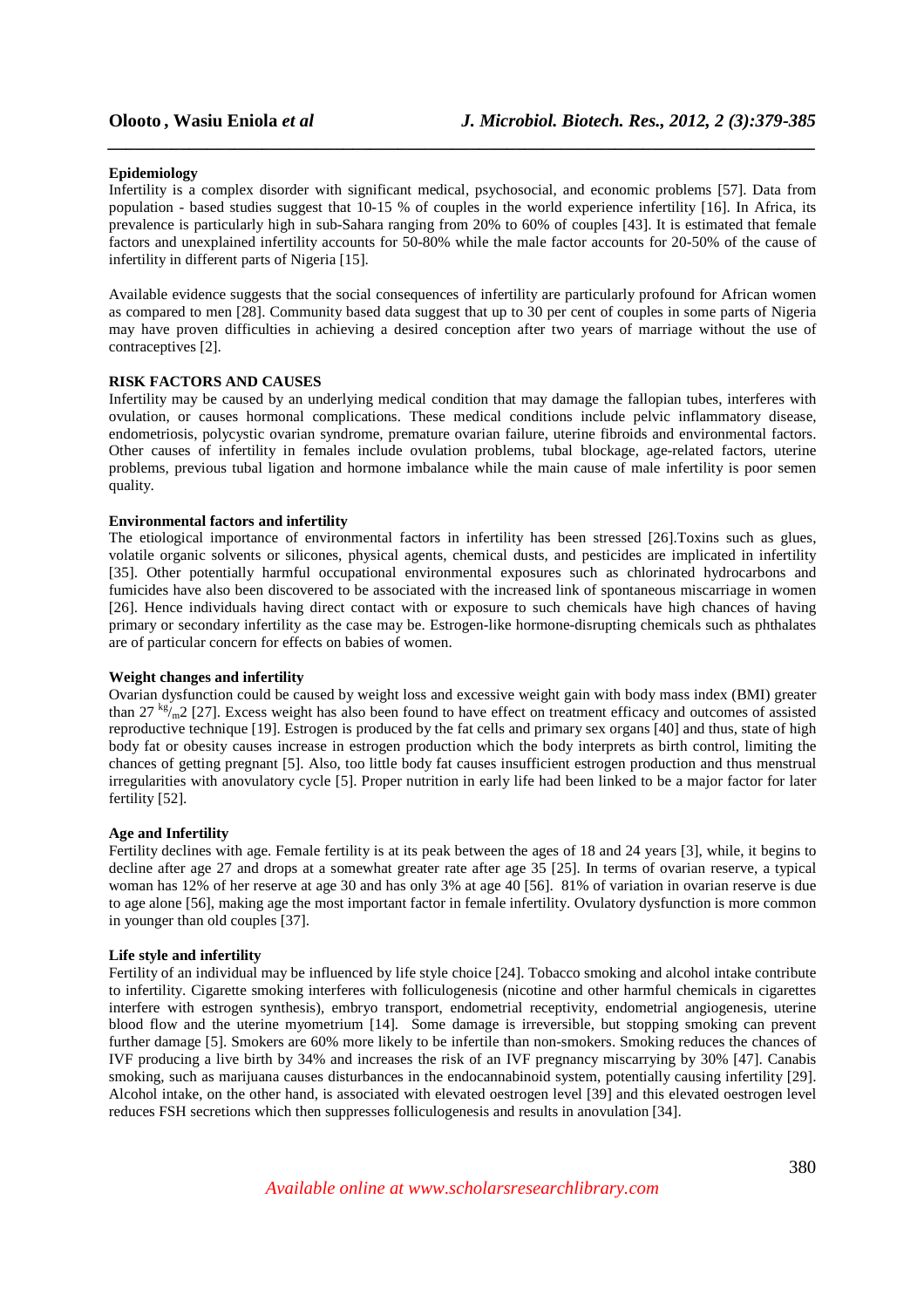#### **Hormonal Imbalance and Infertility**

The hypothalamus, through the release of gonadotrophin releasing hormones, controls the pituitary gland which directly or indirectly controls most other hormonal glands in the human body. Thus, alterations in the chemical signals from the hypothalamus can affect the pituitary gland, ovaries, thyroid, mammary gland and hence, hormonal abnormalities. Hormonal anomalies that affect ovulation include hyperthyroidism, hypothyroidism, polycyctic ovary syndrome (also known as Stein-Leventhal syndrome) and hyperprolactinemia [31]. Hormonal imbalance is an important cause of anovulation. Women with hormonal imbalance will not produce enough follicles to ensure the development of an ovule. Changes in hormonal balance of the hypothalamo-pituitary-adrenal axis (HPA-axis) could be caused by stress [21].

*\_\_\_\_\_\_\_\_\_\_\_\_\_\_\_\_\_\_\_\_\_\_\_\_\_\_\_\_\_\_\_\_\_\_\_\_\_\_\_\_\_\_\_\_\_\_\_\_\_\_\_\_\_\_\_\_\_\_\_\_\_\_\_\_\_\_\_\_\_\_\_\_\_\_\_\_\_\_*

#### **Hyperprolactinemia and infertility**

Hyperprolactinemia (HP) is the presence of abnormally-high prolactin levels in the blood. Values lesser than 580 mIU/L are considered normal for women. Prolactin is produced by the anterior pituitary gland and is primarily associated with breast development during pregnancy and induces lactation. However, prolactin also binds to specific receptors in the gonads, lymphoid cells, and liver [33]. Hyperprolactinaemia may occur primarily as a result of normal physiological changes during pregnancy, breastfeeding, mental stress, hypothyroidism, or sleep. Pathologically, it may be due to diseases affecting the hypothalamus and pituitary gland or secondary to disease of other organs such as the liver, kidneys, ovaries and thyroid. Also, it may be as a result of disruption of the normal body regulations of prolactin levels by drugs, medicinal herbs and heavy metals; [33]. Hyperprolactinemia causes infertility by increasing the release of dopamine from the hypothalamus which inhibit gonadotrophin- releasing hormone (GnRH) and thus gonadal steroidogenesis and eventual infertility.

### **Ovarian functional problem and infertility**

Infertility resulting from ovarian dysfunction may be due to absence of eggs in the ovaries or due to a complete blockage of the ovaries. Ovarian dystrophy (physical damage to the ovaries, or ovaries with multiple cysts) and luteinized unruptured follicle syndrome (LUFS), in which case the egg may have matured properly but the follicle failed to burst or even burst without releasing the egg may occur and cause anovulatory cycle [7]. Polycystic ovaries syndrome (PCOS) is usually a hereditary problem and accounts for up to 90% of cases of anovulation [8]. In PCOS the ovaries produce high amounts of androgens, particularly testosterone and thus amenorrhea or oligomenorrhea is quite common.

The increased androgen production in PCO results in high levels of luteinizing hormone (LH) and low levels of follicle-stimulating hormone (FSH), so that follicles are prevented from producing a mature egg. The hyperandrogenism can cause obesity, facial hair, and acne, although not all women with PCOS have such symptoms. PCOS also poses a high risk for insulin resistance, which is associated with type 2 diabetes.

#### **Tubal factors and infertility**

Tubal (ectopic) and peritoneal factors of importance in infertility include endometriosis [54], pelvic adhesions, pelvic inflammatory diseases usually due to Chlamidia [23], tubal occlusion [20] and tubal dysfunction. Tubal factors have similar prevalence as peritoneal factors [37]. Endometriosis is a noncancerous condition and may cause adhesions between the uterus, ovaries, and fallopian tubes, thereby preventing the transfer of the egg to the tube and thus infertility.

#### **Uterine factors and infertility**

Notable amongst uterine factors are uterine malformation such as abnormal uterine shape and intrauterine septum [46]; polyps, leiomyoma, and Asherman's syndrome [32]. Benign fibroid in the uterus are extremely common in women in their 30s. Large fibroids may cause infertility by impairing the uterine lining, blocking the fallopian tube, distorting the shape of the uterine cavity or altering the position of the cervix.

#### **Thyroid disease and infertility**

Thyroid disease had been shown to be associated with increase risk of prematurity or stillbirth [6].The prevalence of hypothyroidism in women of reproductive age (20-40 years) varies between 2% to 4% [9]. In primary hypothyroidism the serum thyroxine (T4) level is low and there is decreased negative feedback on the hypothalamopituitary axis. The resulting increased secretion of thyrotropin releasing hormone (TRH) stimulates the thyrotrophs and lactotrophs, thereby increasing the levels of both thyroid stimulating hormone (TSH) and prolactin [51] and thus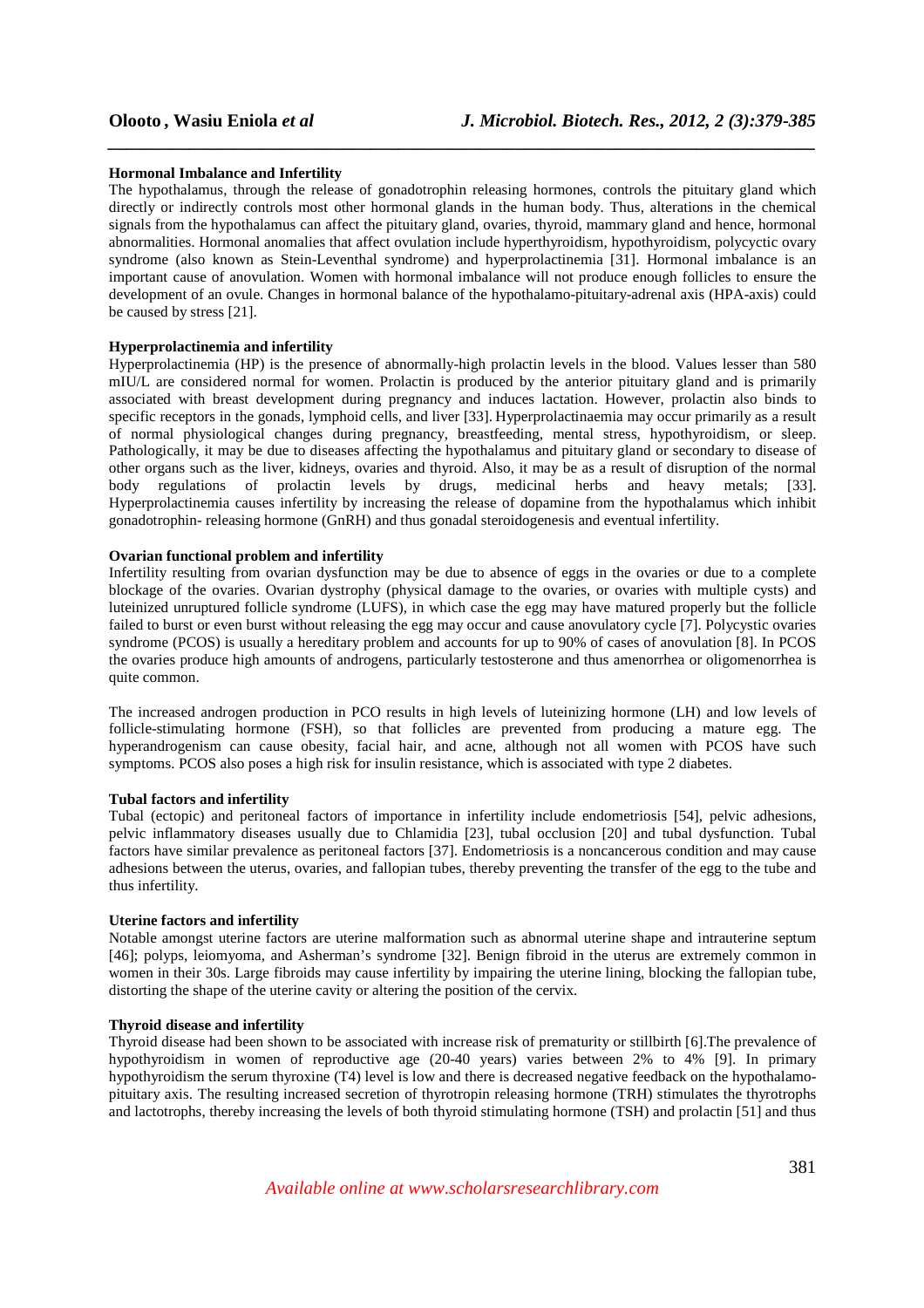ovulatory dysfunction due to hyperprolactinemia. Prolactin production can also be stimulated by vasoactive intestinal peptide (VIP), epidermal growth factor and dopamine receptor agonists.

*\_\_\_\_\_\_\_\_\_\_\_\_\_\_\_\_\_\_\_\_\_\_\_\_\_\_\_\_\_\_\_\_\_\_\_\_\_\_\_\_\_\_\_\_\_\_\_\_\_\_\_\_\_\_\_\_\_\_\_\_\_\_\_\_\_\_\_\_\_\_\_\_\_\_\_\_\_\_*

Hyperthyroidism on the other hand is characterized by suppressed serum TSH and increased thyroxine (T4), triiodothyronine (T3), or both. Hyperthyroidism in women of reproductive age is caused by Graves' disease, toxic goiter and thyroiditis. In the work of Krassas et al a higher incidence of hyperthyroidism was associated with irregular menstrual cycle ranging from hypomenorrhea, polymenorrhea, and oligomenorrhea, to hypermenorrhea [30].

#### **Sexually transmitted disease (STD) and infertility**

STDs are diseases transmitted from either sex through sexual activity with an infected partner caused by viruses, bacteria, or parasitic microorganisms. STDs are a leading cause of infertility. They are often asymptomatic but may display few symptoms, with the risk of failing to seek proper treatment in time to prevent decreased fertility [5]. Some of the identified STDs (such as syphilis, trichomoniasis, chancroid, Chlamydia, gonorrhea, herpes simplex virus, human papilloma virus, HIV, lymphogranuloma venerum) are treatable while many are not, with HIV virus being the most serious sexually transmitted infection as it eventually leads to death. STDs can also be transmitted vertically from mothers to children during pregnancy and childbirth.

#### **Pelvic inflammatory disease (PID) and infertility**

Pelvic inflammatory disease (PID) comprises of a variety of infections affecting the pelvic organs caused by different microorganisms such as bacteria and inflammatory conditions of parts of the gastrointestinal tract that lies in the pelvic area such as salpingitis from septic abortion or ascending infection. PID may be caused by sexually transmitted diseases from Chlamydia trachomatis and Gonorrhea and can eventually result into abscess formation, adhesions, scarring, tubal blockade, tubal damage, ectopic pregnancy and thus infertility. Mumps had also been reported to cause spontaneous abortion in about 27% of cases during the first trimester of pregnancy [50].

### **Structural obstruction and infertility**

Congenital abnormalities that affect the genital tract may cause infertility. In Mullerian agenesis the vagina or the uterus fail to develop and thus infertility. Also, following pelvic surgery, postsurgical or postinfective uterine or abdominal adhesions and scarrings may occasionally result and this could restrict the movement of ovaries and fallopian tubes and cause infertility. Asherman syndrome as a result of repeated injuries to the uterine linings from multiple dilatation and curettage of the uterus can cause obstructions and secondary amenorrhea.

#### **Chemotherapy and infertility**

Studies have shown that the antral follicle count decreases after the third series of chemotherapy, whereas follicle stimulating hormone (FSH) reaches menopausal levels after the fourth series; inhibin B and anti Mullerian hormone levels also decreases following chemotherapy [49]. Drugs with high risk of infertility include procarbazine, cyclophosphamide, ifosfamide, busulfan, melphalan, chlorambucil and chlormethine ; drugs like doxorubicin, cisplatin and carboplatin have medium risk while therapies with plant derivatives (such as vincristine and vinblastine), antibiotics (such as bleomycin and dactinomycin) and antimetabolites (such as methotrexate, mercaptopurine and 5-fluoruracil) have low risk of gonadotoxicity [10].

#### **Diagnosis of infertility**

In any infertility work-up both male and female partners are considered to be a major contributor and are so investigated especially if the woman is above 35 years of age or if either partner has known risk factors for infertility. Male factors have to be removed before subjecting the female partner to any expensive but invasive test.

### **Medical History and Physical Examination**

The first step in any infertility work up is a complete medical history and physical examination of both couple. Generally, diagnosis of hyperprolactinemia is discovered from the history of oligomenorrhea, amenorrhea, or galactorrhea. Lifestyle issues such as ciggarrete smoking, canabis, drug and alcohol abuse, and caffeine consumption may reveal the possible cause or causes of the infertility. Menstrual history and any medications being taken, and a profile of the patient's general medical and emotional health can help in deciding on appropriate tests. Also fasting measurements of plasma prolactin may be obtained to rule out hyperprolactinemia.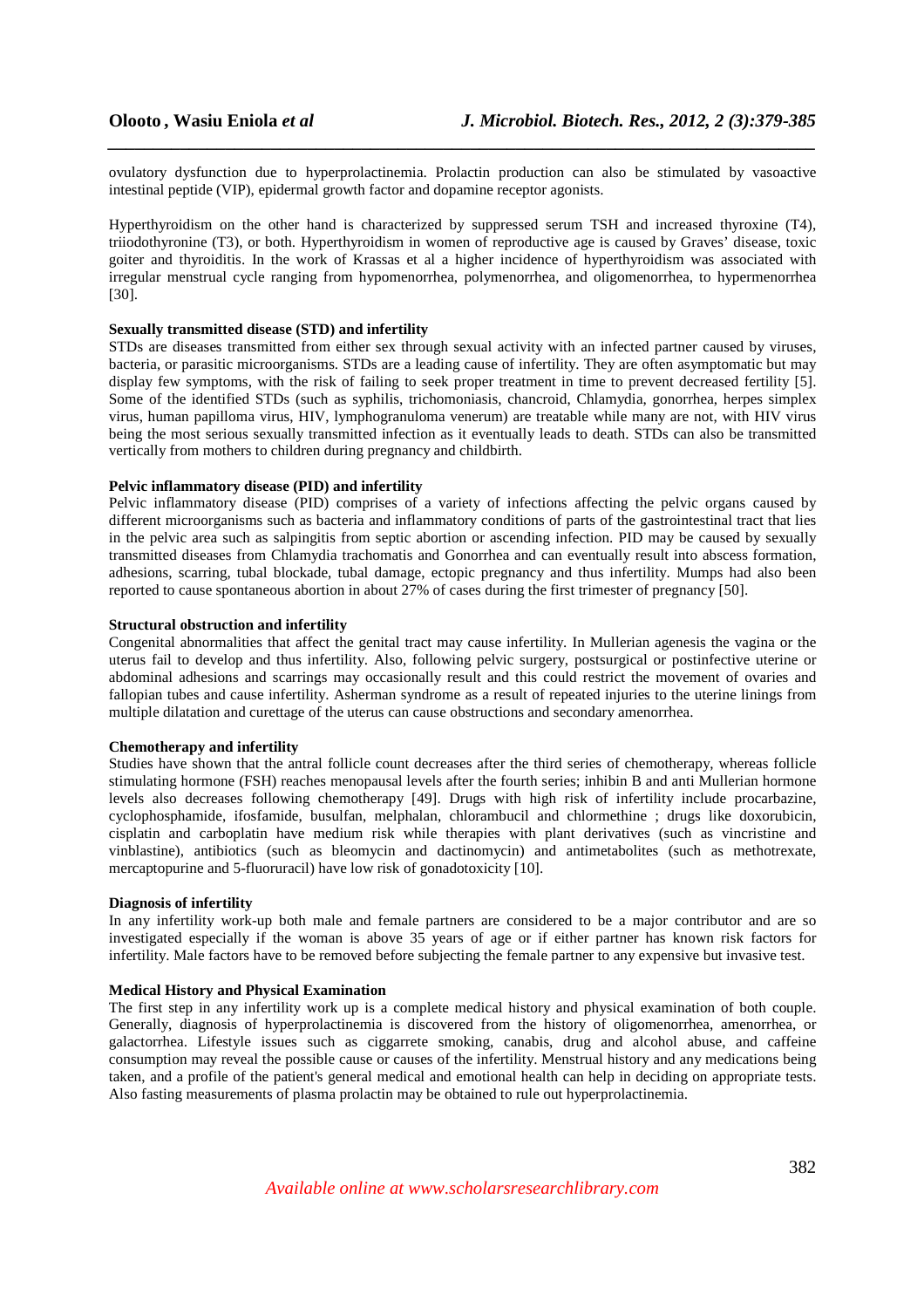#### **Diagnostic and Imaging Tests**

1. Imaging tests for examining the uterus and fallopian tubes include ultrasound (particularly saline-infusion sonohysterography), hysterosalpingography, hysteroscopy, fertiliscopy, and laparoscopy. An endometrial biopsy to verify ovulation and Pap smear test are done to view pelvic organs and check for signs of infection. Magnetic resonance imaging (MRI) is the imaging study of choice as it can detect adenomas that are as small as 3-5 mm. Combinations of these imaging procedures may be used to confirm diagnoses.

*\_\_\_\_\_\_\_\_\_\_\_\_\_\_\_\_\_\_\_\_\_\_\_\_\_\_\_\_\_\_\_\_\_\_\_\_\_\_\_\_\_\_\_\_\_\_\_\_\_\_\_\_\_\_\_\_\_\_\_\_\_\_\_\_\_\_\_\_\_\_\_\_\_\_\_\_\_\_*

2. Measuring blood urea nitrogen and creatinine is important for detecting chronic renal failure as a cause.

3. Pregnancy testing is required unless the patient is postmenopausal or has had a hysterectomy done.

4. Insulin-like growth factor-1 (IGF-1) level measurement is done in acromegaly.

5. Hormonal assay involves determining the plasma levels of hormones notably luteinizing hormone (LH) to determine ovulation in women and discover pituitary gland disorder, follicle-stimulating hormone (FSH) to determine ovarian reserve, prolactin level to confirm anovulatory cycle, and thyroid-stimulating hormone (TSH) to check for thyroid gland problems [55]. A thyroid stimulating hormone (TSH) level of between 1 and 2 is considered optimal for conception. Measurements of progesterone in the second half of the cycle help to confirm ovulation.

6. Immunological tests are done to determine antisperm antibodies in the blood and vaginal fluids. Antibody infertility blood tests are conducted to detect antibodies that destroy the spermatozoa.

7. A postcoital test, may be done soon after intercourse to check for problems with sperm surviving in cervical mucous.

### **Prevention of infertility**

Some cases of infertility may be prevented through identified interventions:

• Maintaining a healthy lifestyle: Excessive exercise, consumption of caffeine and alcohol, and smoking (tobacco and marijuana) are all associated with decreased fertility, hence should be avoided. Eating a balanced and nutritious diet, fruits and vegetables (plenty of folates), and maintenance of normal body weight are associated with better fertility prospects.

• Preventing or treating existing diseases: Identifying and controlling chronic diseases such as diabetes, hyperthyroidism and hypothyroidism increases fertility prospects. Regular physical examinations (including Pap smears) help to detect early signs of infections or abnormalities.

• Sexually transmitted diseases can be prevented by abstinence from sex or the practice of "safer sex" strategies for people having multiple sex partners, including mutual monogamy, non-penetrative sex, and the correct and consistent use of barrier contraceptive methods, particularly latex male condoms and polyurethane vaginal sheath (female condom).

• Prompt treatment of STDs.

• Not delaying parenthood: Fertility starts to decline after age 27 and drops at a somewhat greater rate after age 35 [25]. Women whose biological mothers had unusual or abnormal issues related to achieving pregnancy may be at particular risk of premature menopause that can be mitigated by not delaying parenthood.

#### **Treatment**

Preconception medical care and counseling is advisable for all those planning a pregnancy failure of which the couple may choose to remain childless or consider adoption, or non-spousal sperm options.

#### **Treatment modalities for infertility include:**

1. Weight reducing drugs: In obese anovulatory infertile women, a loss of 5-10 % of body weight had been discovered to be enough to restore reproductive functions in 55- 100% of women within 6 months [11].

2. Induction of ovulation using gonadatrophins, Human Menopausal Gonadotrophin (HMG)

- 3. Bromocriptine in hyperprolactinemic females.
- 4. Clomifene citrate-human menopausal gonadotrophin (CC-HMG) combination. [48].
- 5. Hormone therapy (e.g., Perganol).
- 6. Surgical intervention.

7. Artificial Insemination (AI): AI may be achieved by intracervical or intrauterine insemination. It is performed in an ovulating woman with patent tubes.

8. In Vitro Fertilization (IVF): IVF could be used to treat women with damaged fallopian tubes and endometriosis or in cases of unexplained infertility. A standard IVF requires the presence of a functioning fallopian tube and the procedures include gamete intrafallopian transfer (GIFT), zygote intrafallopian transfer (ZIFT) or GIFT-ET which is a combination of GIFT and IVF.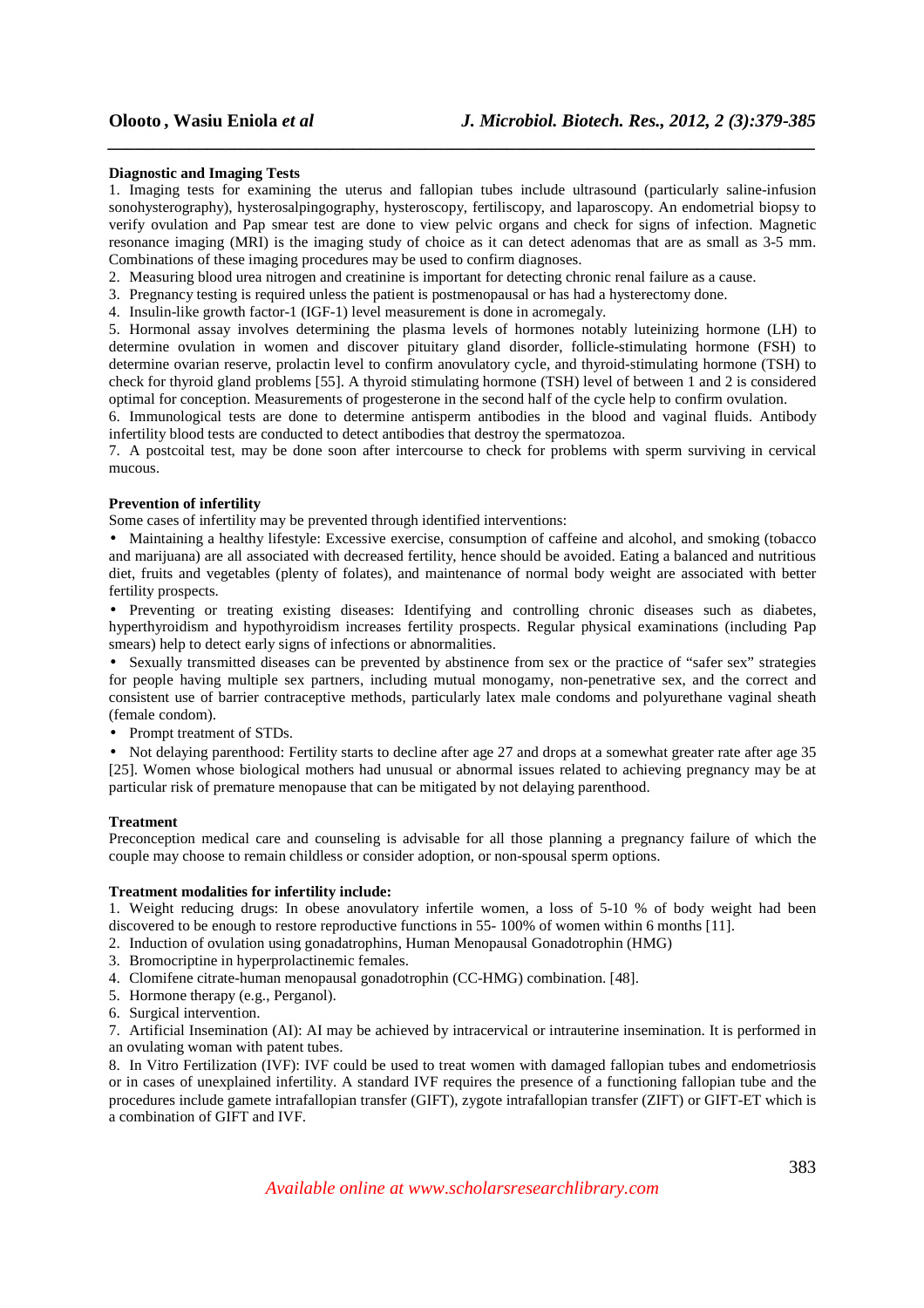9. Intracytoplasmic Sperm Injection (ICSI): ICSI is used when male infertility is the main problem. It involves injecting a single sperm into an egg obtained from in vitro fertilization (IVF).

*\_\_\_\_\_\_\_\_\_\_\_\_\_\_\_\_\_\_\_\_\_\_\_\_\_\_\_\_\_\_\_\_\_\_\_\_\_\_\_\_\_\_\_\_\_\_\_\_\_\_\_\_\_\_\_\_\_\_\_\_\_\_\_\_\_\_\_\_\_\_\_\_\_\_\_\_\_\_*

#### **REFERENCES**

[1]J Adams, DW Polson, S Franks S. *Br Med J,* **1986**, 293: 355-9.

[2] OO Adetoro, and EW Ebomoyi. *African Journal of Medicine and Medical Sciences*, **1991**, 20,1:23-7.

[3] A. Agboola. Textbook of Obstetrics and Gynaecology, Heinman Educational Books, Ibadan, vol 1, **2004**, 174- 176.

[4] American Society for Reproductive Medicine, *Fertility sterility*, **2008**, 90: S121-4

[5] American Society for Reproductive Medicine, Fertility fact > Female Risks, 2009.

[6] American Thyroid Association, *Dis Pregnancy broch*., **2010.**

[7] R Azziz, KS Woods, R Reyna, TJ Key, ES Knochenhauer, BO Yildiz, *J. Clin. Endocrinol. Metab*., **2004**, 89 (6): 2745–2749.

[8] RL Barbieri. *Am. J. Obstet. Gynecol*.,**2001**, 185 (5): 1168–1173.

[9] T Bjoro, J Holmen, O Krüger, K Midthjell, K Hunstad, T Schreiner. et al. *Eur J Endocrinol*., **2000**, 143(5):639- 47.

[10]M Brydøy, SD Fosså, O Dahl, T Bjøro, *T. Acta Oncol*, **2007**, 46 (4): 480–9.

[11]Clark, A.M., Ledger, W., Galletly, C. et al. *Hum Reprod,* **1995**, 10: 2705-12.

[12]Cochrane Database. *Syst Rev* 3, **2005**, CD00041.

[13]TG Cooper, E Noonan, S von Eckardstein. *Hum. Reprod*., **2010**, 16 (3): 231–245.

[14]C Dechanet, T Anahory, JC Mathieu Daude, X Quantin, L Reyftmann, S Hamamah, B Hedon, H Dechaud. *Human Reproduction*, **2010**, Update 17 (1): 76.

[15]OA Esimai, EO Orji, AR Lasisi. *Niger J Med*., **2002**, 11:70-72.

[16]JLH Evers, JA Collins. *Lancet*, **2003**, 361: 1849-52.

[17]J Farhi, A.Valentine, G Bahadur, F Shenfield, SJ Steele, HS Jacobs. *Hum. Reprod*. 10 (1): 85–90.

[18]F Francavilla, R Santucci, A Barbonetti, S Francavilla, *Biosci*., **2007**, 12: 2890–911.

[19]G Freundl, E Godehardt, PA Kern, P Frank-Herrmann, HJ Koubenec, *Ch Gnoth. Hum. Reprod*. **, 2003,** 18 (12): 2628–2633.

[20]AC García-Ulloa, O Arrieta, O. Med. *Hypotheses*, **2005**, 65 (5): 908–14.

[21]BC Gohill, LA Rosenblum, JD Coplan, JG Kral. *CNS Spectr.,* **2001**, 6(7): pp 581–586.

[22]SH Greenberg, LI Lipschultz, AJ Wein.*J Urol*, **1978**, 119:507–10.

[23]MA Guven, U Dilek, O Pata, S Dilek, P Ciragil. *Arch. Gynecol. Obstet*., **2007**, 276 (3): 219–23.

[24]RB Hakim, RH Gray, and H Zacur . *Fertil. Steril*., **1999**, 71, 974

[25]T Hall Carl. The San Francisco Chronicle, **2007**.

[26]KS Hruska, PA Furth, DB Seifer, FI Sharara, JA Flaws. *Clin Obstet Gynecol*, **2000**, 43:821–829.

[27]B Imani, MJ Eijkemans, ER te Velde, JD Habbema, BC Fauser, *J. Clin. Endocrinol. Metab*., **1998**, 83 (7): 2361–2365.

[28]MC Inhorn. *Social Science and Medicine*, **1994a**, 39, 4:459-461.

[29]T Karasu, TH Marczylo, M MacCarrone, JC Konje. *Human Reproduction*, **2011**, Update 17 (3): 347–361.

[30]GE Krassas, N Pontikides, T Kaltsas. *Clinical Endocrinology*, **1994**, 40: 641–644.

[31]RS Legro. *JAMA*, **2007**, 297 (5): 509–519.

[32]A Magos. *Reprod. Biomed. Online*, **2002**, 4 Suppl 3: 46–51.

[33]T Mancini, FF Casanueva, A Giustina. *Endocrinology & Metabolism Clinics of North America*, **2008**, 37 (1):

[34]JH Mendelson, NK Mello, SK Teoh, and J ellingboe. *Journal of Pharmacology and Experimental Therapeutics*, **1989**, 250, 902-909.

[35]J Mendiola, AM Torres-Cantero, JM Moreno-Grau et al. *Reprod Biomed Online*, **2008**, 16 (6): 842–850.

[36]S Middeldorp. *Semin. Hematol*., **2007**, 44 (2): 93–7.

[37]L Miller. The 1990's Bureau Of The Census Washington D.C, **1992**, Vi 21.

[38]ARM Momoh, BO Idonije, EO Nwoke, UC Osifo, O Okhai, A Omoroguiwa, AA Momoh. *J. Microbiol. Biotech. Res.,* **2011**,1 (3): 66-71.

[39]P Muti, M Trevisan, A Micheli, V Krogh, G Bolelli, R Sciaryno, HJ Schunemann, and F Berrino. Cancer *Epidemiology Biomarkers and Prevention*, **1998**, 7, 189-193.

[40]LR Nelson, SE Bulun. *J. Am. Acad. Dermatol.,* **2001**, 45 (3 Suppl): S116–24.

[41]K Nikiforos, P Eftichia, A Cathrin, and K Dimosthenis. *fertility and sterility,* **2003**, vol. 79, suppl. 3.

[42]LA Nilsson, C Roepstorff, B Kiens et al. *Horm Metab Res*. **2009**.